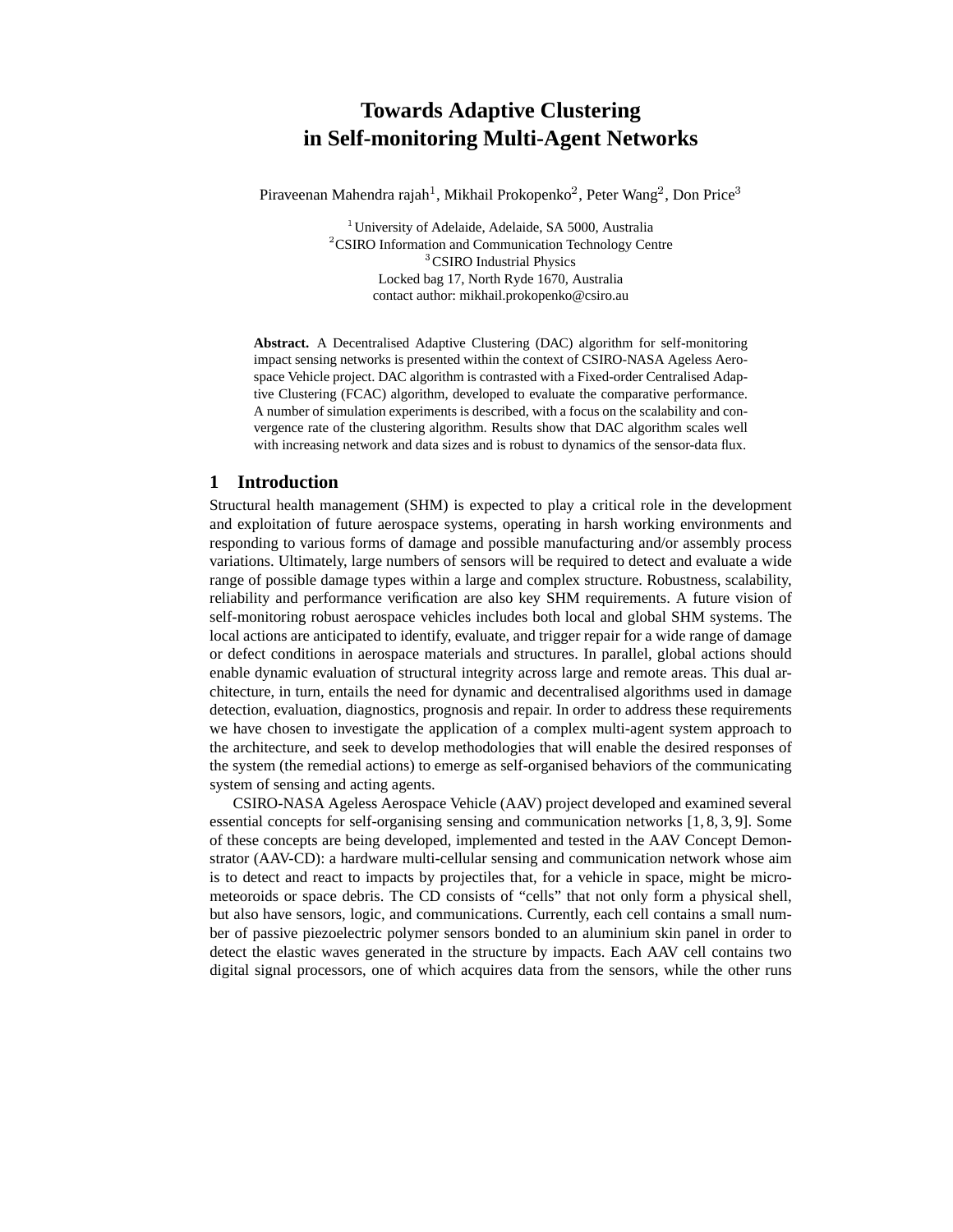the agent software and controls the communications with its neighboring cells. Importantly, a cell communicates only with four immediate neighbors. The CD does not employ centralised controllers or communication routers. A stand-alone Asynchronous Simulator capable of simulating the CD dealing with some environmental effects such as particle impacts of various energies has been developed and used in the reported experiments.

Single cells may detect impacts and triangulate their locations, while collections of cells may solve more complex tasks, for example, produce an impact boundary with desired characteristics or an impact network [3, 9] to pre-optimise secondary inspections and repairs. Some responses could be purely local, while some may require emergence of dynamic reconfigurable structures, with some cells taking the roles of "local hierarchs". In fact, most hierarchical clustering architectures for multi-agent networks are based on the concept of a cluster-head (a local hierarch). A cluster-head acts as a local coordinator of transmissions within the cluster. Often, a cluster-head is dynamically selected among the set of nodes. Moreover, clusters would form and re-form when new damage is detected on the basis of the local sensor signals. In the SHM context, an example of a coordinated task initiated by a cluster head is Active Damage Interrogation (ADI) with a piezoelectric transducer array, emitting moderate to high frequency energy from one or more transducers and using the other transducers as sensors to monitor the energy propagation through the structure. A meaningful ADI scenario may require an emergent formation of clusters of cells with similar damage levels. A cluster-head would then fit the data to a diagnostic model. The sensor-data clustering task has two primary challenges:

- **–** Decentralised clustering: most existing algorithms for clustering focus on how to form clusters, given a file or database containing the items. Decentralization creates the additional complication that, even if a correct classification can be determined with the incomplete information available, the location of items belonging to a class also needs to be discovered [6];
- **–** Dynamic (on-line) clustering: new events may require reconfiguration of clusters thus, the resulting patterns or clusters have to be constantly refined.

This requires efficient algorithms for decentralised sensor-data clustering in a distributed multi-agent system. In Section 2 we describe an adaptive algorithm enabling self-organisation of stable but reconfigurable impact data clusters, connecting the cells which detected impacts with energies within a certain band (e.g., non-critical impacts). These clusters are expected to reconfigure in real-time if required. Importantly, the cluster algorithm should be robust in the face of changes caused by new damage, cells' failures and node insertion/ removal. Section 3 presents comparative analysis between decentralised and centralised versions of the developed algorithm, followed by a discussion of the obtained results and future work.

## **2 Adaptive Clustering Algorithms**

In this section we describe the decentralised and centralised versions of the developed adaptive clustering algorithm. The input can be described as a series (a flux) of impact energies detected at different times and locations, while the output is a set of non-overlapping clusters, each with a dedicated cluster-head (an AAV cell) and a cluster map of its followers (AAV cells which detected the impacts) in terms of their sensor-data and relative coordinates.

Before presenting details of the algorithms, we would like to position our work in relation to the method of clustering within a fully decentralised multi-agent system, proposed recently by Ogston et al. [6]. The work of Ogston and her colleagues clearly points out the problems of centralised clustering when "data is widely distributed, data sets are volatile, or data items cannot be compactly represented". They present a method for grouping networked agents with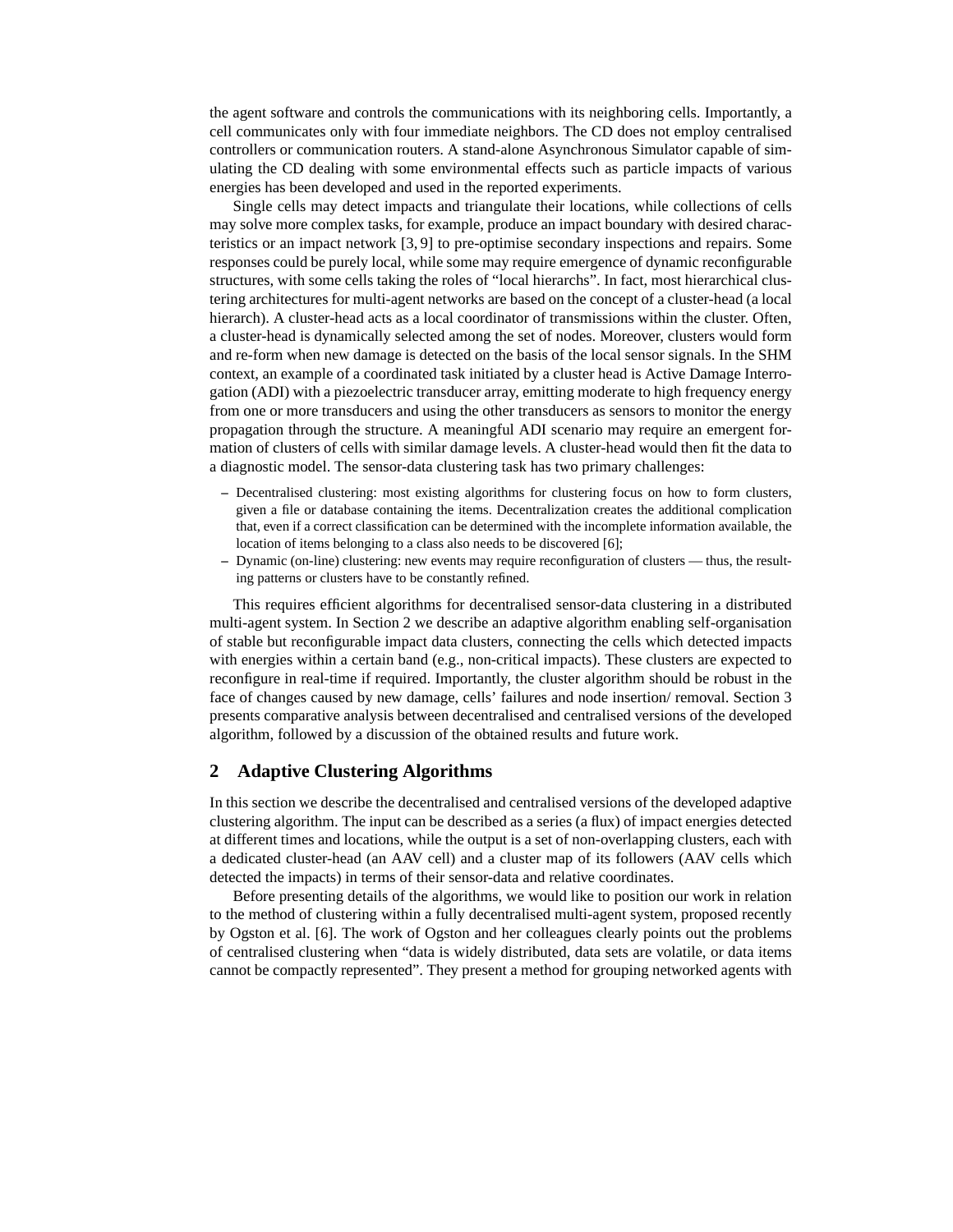similar objectives or data without collecting them into a centralised database, which shows very good scalability and speed in comparison with the k-means clustering algorithm. The method employs a heuristic for breaking large clusters when required, and a sophisticated technique dynamically matching agents objectives, represented as connections in the multi-agent network. The reported clustering results provide a considerable motivation for our effort. Nevertheless, we need to account for specifics of our application: a particular communication infrastructure where each cell is connected only to immediate neighbours in Von Neumann neighbourhood; constraints on the communication bandwidth; dynamic impact scenarios where density of impacts may vary in time and space; a decentralised architecture without absolute coordinates or id's of individual cells on a multi-cellular aerospace vehicle skin; etc. Therefore, our main goal is not a new clustering method *per se*, but rather an evaluation of a simple clustering technique in a dynamic and decentralised setting, exemplified by the CD sensor and communication network, in terms of scalability and convergence, under specific communication constraints. To this effect, we attempted to abstract away some sensor-data features. For example, instead of considering time-domain or frequency-domain impact data, detected and/or processed by cell sensors [8], we represent a cell sensory reading with a single aggregated value ("impactenergy"), define "differences" or "distances" between cells in terms of this value, and attempt to cluster cells while minimising these "distances". This approach can be relatively easily extended to cases where "distances" are defined in a multi-dimensional space. In short, our focus is on evaluating inter-agent communications required by a decentralised clustering algorithm, dynamically adapting to changes.

The algorithm involves a number of inter-agent messages notifying agents about their sensory data, and changes in their relationships and actions. For example, an agent may send a recruit message to another agent, delegate the role of cluster-head to another agent, or declare "independence" by initiating a new cluster. Most of these and similar decisions are based on the clustering heuristic described by Ogston et al. [7], and a dynamic offset range. This heuristic determines if a cluster should be split in two, and the location of this split.

#### **2.1 Clustering Heuristic**

Firstly, all  $n$  agents in a cluster are sorted in decreasing order according to their impact-energy value  $x$ . Then, a series of all possible divisions in the ordered set of agents is generated. That is, the first ordering is a cluster with all agents in it; the second ordering has the agent with the largest value in the first cluster and all other agents in the second cluster; and so forth (the  $n$ -th division has only the last  $n$ -th agent in the second cluster). For each of these divisions, the quality of clustering is measured by the total square error:

$$
E_j^2 = \sum_{i=1}^k \sum_{x \in C_{i,j}} ||x - m_{i,j}||^2 ,
$$

 

where k is a number of considered clusters ( $k = 2$  when only one split is considered),  $C_{i,j}$ are the clusters resulting from a particular division and  $m_{i,j}$  is the mean value of the cluster  $C_{i,j}$ . We divide  $E^2$  values by their maximum to get a series of normalised values. Then we approximate the second derivative of the normalised errors per division:

$$
f''(E_j^2) = \frac{(E_{j+1}^2 + E_{j-1}^2 - 2E_j^2)}{h^2},
$$

where  $h = \frac{1}{n}$ . If the peak of the second derivative is greater than some threshold T for a division  $\hat{j}$ , we split the set accordingly; otherwise, the set will remain as one cluster.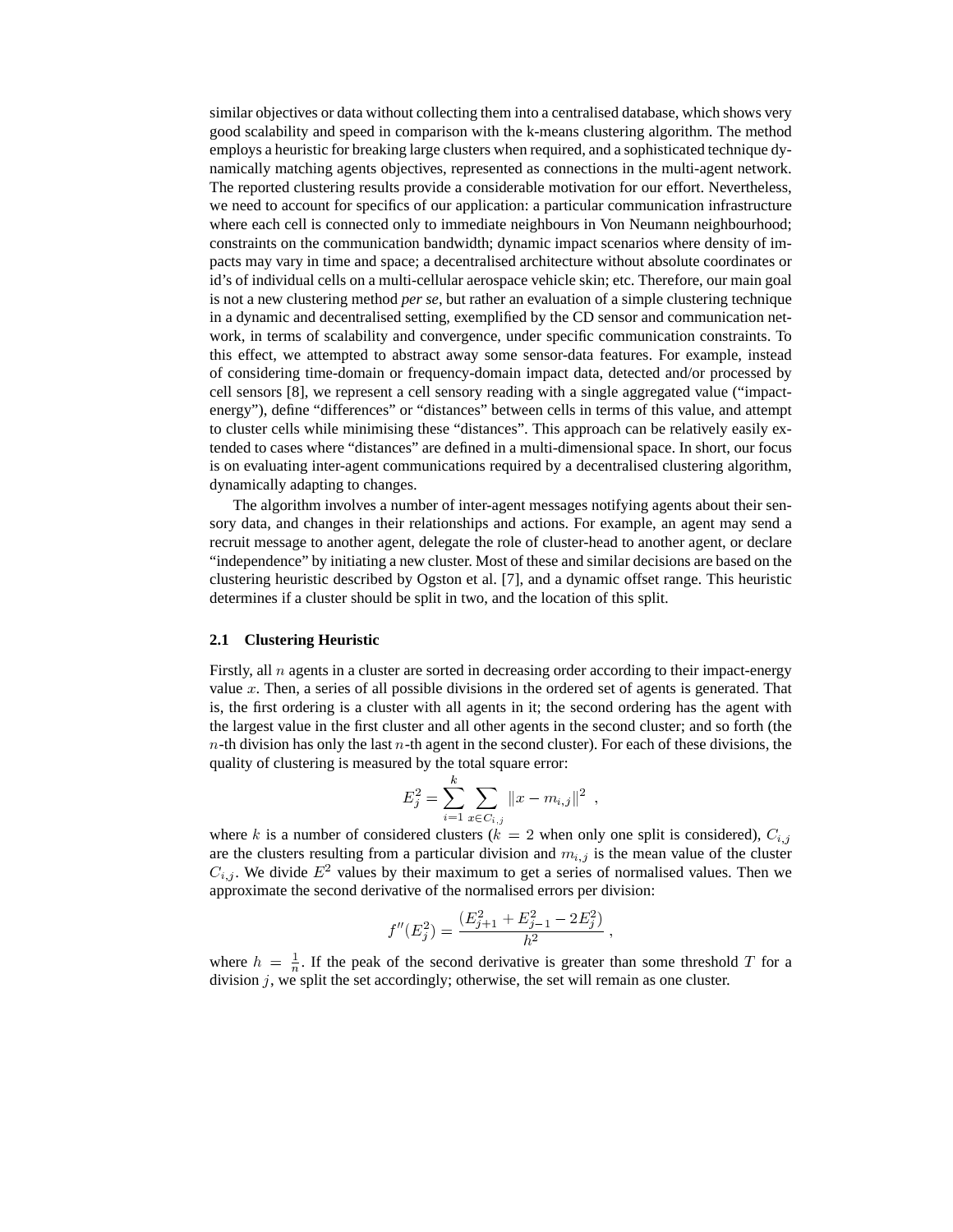#### **2.2 Decentralised Adaptive Clustering (DAC)**

Each agent is initially a follower to itself, and its followers' list will contain only itself. Each agent is also a cluster-head initially (a singleton cluster). The communication messages (shown in *italic*) can be "flooding" broadcasts or dead-reckoning packets using relative coordinates of their destination on the AAV grid. The algorithm involves the following steps carried out by each cell (agent) which detected an impact with the value  $x$  (henceforth, references like "larger" or "smaller" are relative to this value):

- 1. Keeps broadcasting its *recruit* message initially (*recruit* messages will always contain the followers' list of an agent). This broadcasting is done periodically, with a broadcasting-period  $P$ , affecting all agents with values within a particular offset of the value  $x$  of this agent, i.e., with values between  $x - \varepsilon$  and  $x + \varepsilon$ . The offset  $\varepsilon$  is initially set to a proportion  $\alpha$  of its agent value:  $\varepsilon = \alpha x$ .
- 2. If an agent in a singleton cluster receives a *recruit* message from a "smaller" agent, it ignores it.
- 3. If an agent  $p$  in a singleton cluster receives a *recruit* message from a "larger" agent  $q$  in a singleton cluster, it becomes its follower, stops broadcasting its own *recruit* messages and sends its information to its new cluster-head  $q$ : an *acceptance-message* with its relative coordinates and the agent-value  $x$ . It also stores details of the cluster-head q: the agent-value  $x_a$  and relative coordinates.
- 4. If an agent  $p$  in a singleton cluster receives a *recruit* message from a "larger" agent  $q$  which does have other followers, it ignores the message: simply because the "larger" agent  $q$  would also receive and handle a *recruit* message from p itself (see step 6).
- 5. If an agent receives an *acceptance-message* from some potential follower agent, it adds the agent involved in its followers' list.
- 6. If a member of a non-singleton cluster, either the head or a follower, receives a *recruit* message (either from a "larger", "smaller" or "equal" agent), it *forwards* it to its present cluster-head.
- 7. After *forwarding* a recruit message to its cluster-head, a follower ignores further *recruit* messages until the identity of its head has been re-asserted (as a result of the clustering heuristic being invoked somewhere).
- 8. The cluster-head waits for a certain period W, collecting all such *forward* messages (the period W, called heuristic-period, should be greater than  $2P$ ). At the end of the heuristic-period, the clustering heuristic is invoked by the cluster-head on the union set of followers and all agents who *forwarded* the messages. The "largest" agent in any resulting cluster is appointed as its cluster-head.
- 9. The cluster-head which invoked the heuristic notifies new cluster-heads about their appointment, and sends their cluster maps to them: a *cluster-information* message.
- 10. A cluster-head stops sending its *recruit* messages <sup>7</sup> cycles before it invokes the clustering heuristic. If it is re-appointed as a cluster-head, it resumes sending *recruit* messages.
- 11. If an agent receives a *cluster-information* message it becomes a cluster-head. If it was already a cluster-head with a cluster map, it erases that cluster map and accepts the new cluster map. It also *notifies* all its new followers.
- 12. A follower will periodically get *recruit* messages from its cluster-head. If this does not happen for a while, then it means that this follower is no longer in the followers' list of its cluster-head. Then it will make itself a cluster-head and start sending its own *recruit* messages. The offset of these *recruit* messages will be determined by the offsets it had when it was a cluster-head the last time (not necessarily the same as  $\varepsilon$ ).

Because of the unpredictable timing of the clustering heuristics being invoked in various agents, it is possible that a cluster-head keeps a particular agent as its follower even after its offset  $\varepsilon$  has changed and this particular agent is now out of range. To counter this, the clusterhead checks its followers' list periodically and removes agents with values out of range. It is also possible that a cell detects a new impact, possibly increasing the agent-value by a large amount. If this agent was a follower, it immediately becomes a cluster-head and *updates* its former cluster-head. The former cluster-head will delete it from its followers' list.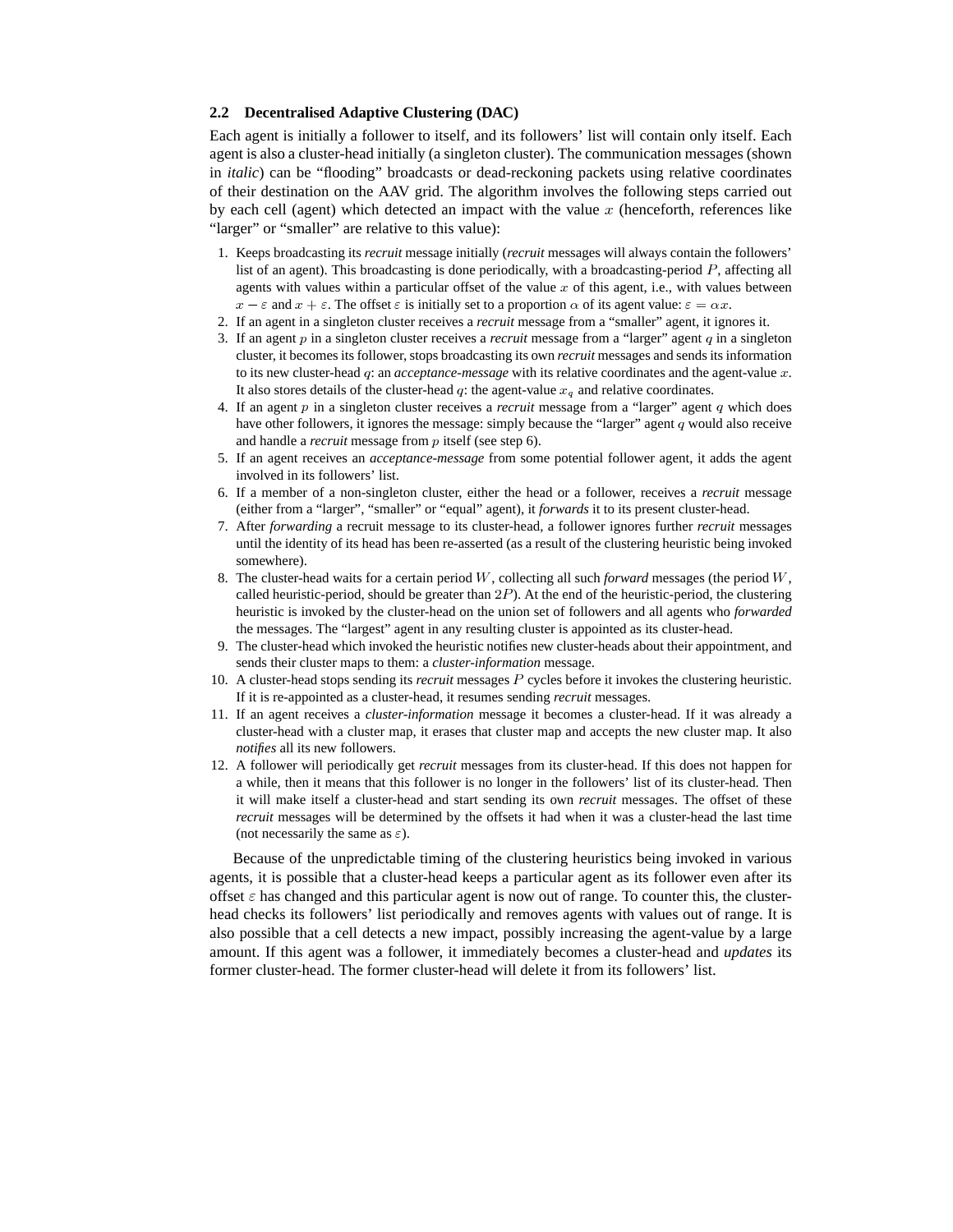Depending on the nature of the set of agent values, the offset  $\varepsilon$  may be initially too small to reach any other agent. To counter this, an agent periodically (with a period  $\Delta$ ) increases its offsets exponentially until a certain limit:  $\varepsilon_{k+1} = max(2\varepsilon_k, \beta x)$ , where  $\varepsilon_0 = \varepsilon$  initially, and  $\beta$  is the limit proportion (e.g., the initial  $\varepsilon_0$  may be  $0.01x$  and after 5 periods the offset would become  $\varepsilon_5 = 0.32x$ . Alternatively, the increase will stop when the offsets of an agent have been reset by the clustering heuristic. When the clustering heuristic is applied, it may produce either one or two clusters as a result. If there are two clusters, the offset of each new cluster-heads is modified. It is adjusted in such a way that the cluster-head of the "smaller" agents can now reach up to, but not including, the "smallest" agent in the cluster of "larger" agents. Similarly, the cluster-head of "larger" agents can now reach down to, but not including, the "largest" agent (the cluster-head) of the cluster of "smaller" agents. These adjusted offsets are sent to the new cluster-heads along with their cluster maps.

#### **2.3 Fixed-order Centralised Adaptive Clustering (FCAC)**

In order to evaluate DAC, its centralised version was developed. To achieve a congruence between decentralised and centralised versions we define the notion of "reachability" imitating the *recruit* messages. That is, any agent that is within a particular offset of the agent-value of a cluster-head, i.e., with values between  $x - \varepsilon$  and  $x + \varepsilon$ , is said to be *reachable* from that cluster-head. This allows us to essentially replace broadcast messages with simple data-array searches. Direct cell-to-cell messages (e.g., *forwarding*) are replaced with simple data-array operations, such as inclusion, deletion, merge, split, etc. For example, an addition of a follower p is decided when an agent p is "reachable" from a cluster-head q, and is accomplished by inclusion of  $p$  into an ordered list, headed by  $q$ .

The Centralised Clustering Algorithm is an iterative process, involving two functions. The first function is a sequential processing of each cluster-head "reaching" to all other agents analogous to *recruit* messages, while each "reaching" event may trigger an addition of a list of followers to an existing cluster — analogous to *forward* messages. The second function follows the first, and invokes the clusering heuristic by all current cluster-heads, potentially changing the clustering outcome. These functions are repeatedly invoked on the list of agents, and offsets are continuously modified (as described at the end of the previous subsection), until any agent is "reachable" only from a unique cluster-head. Once no cluster-head can "reach" agents that are not its followers, the centralised algorithm terminates.

The quality of clustering is measured by the weighted average cluster diameter [10]. The average pair-wise distance  $D$  for a cluster  $C$  with points  $\{x_1, x_2, \dots, x_m\}$  is given by<br> $\sum_{i=1}^m \sum_{j=1}^m d(x_i, x_j)$ 

$$
D = \frac{\sum_{i=1}^{m} \sum_{j=1}^{m} d(x_i, x_j)}{m(m-1)/2} ,
$$

where  $d(x_i, x_j)$  is the Euclidean distance between points  $x_i$  and  $x_j$ . The weighted average cluster diameter for  $k$  clusters is given by:

$$
\bar{D} = \sum_{i=1}^{k} m_i (m_i - 1) D_i / \sum_{i=1}^{k} m_i (m_i - 1) ,
$$

where  $m_i$  is the number of elements in the cluster  $C_i$  with the pair-wise distance  $D_i$ . This metric is known to scale well with the size of data points and number of clusters in a particular clustering. It does not, however, account for singleton clusters, while favouring small clusters.

We would like to point out, at this stage, that neither decentralised nor centralised algorithm guarantees a convergence minimising the weighted average cluster diameter  $\bar{D}$ . In fact, DAC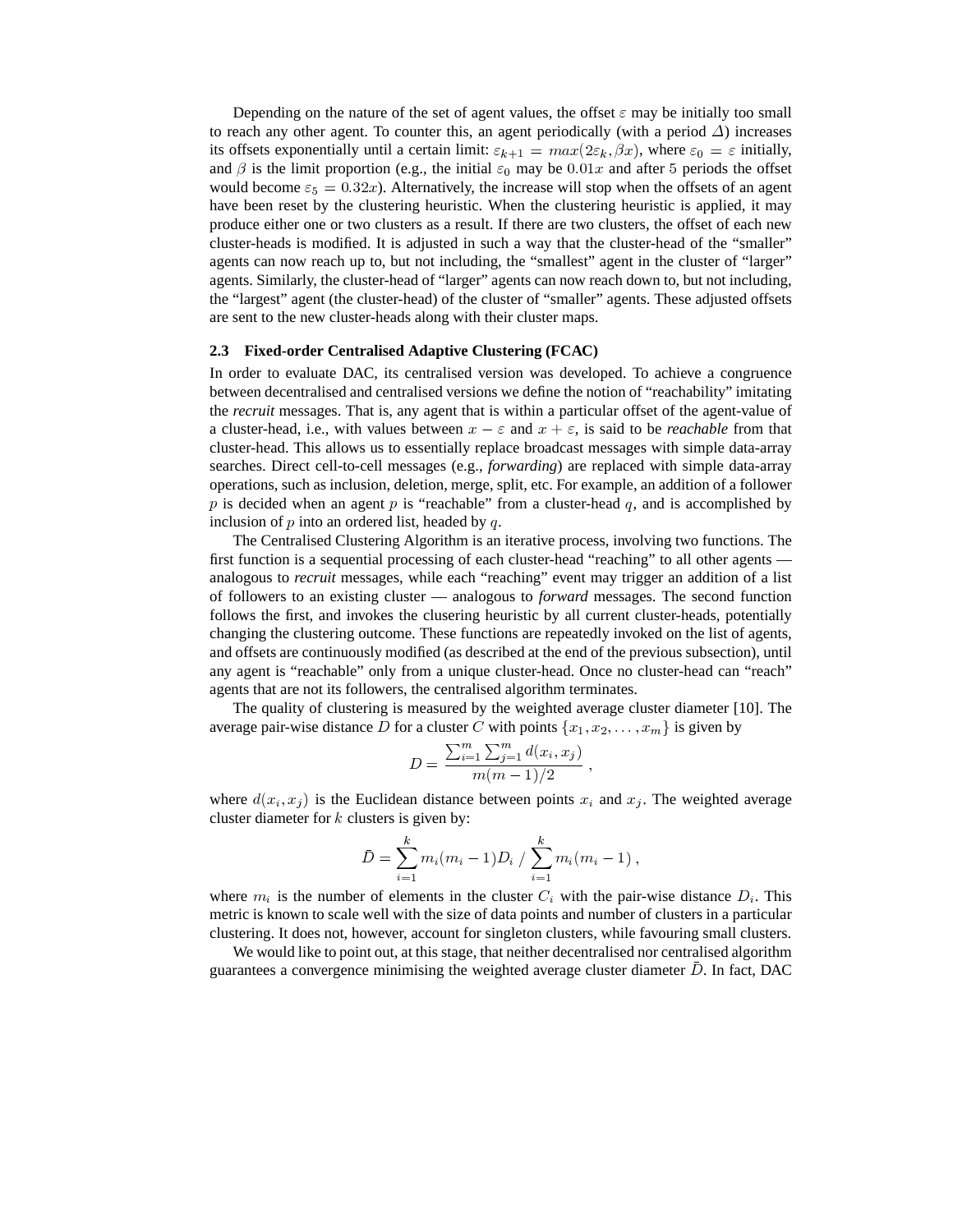may give different clusterings for the same set of agent values, depending on the physical locations of the impact points. The reason is a different communication flow affecting the adjustment of the offsets. Each time the clustering heuristic is executed in an agent, its offsets are either left alone or reduced (they are never increased). The scope of agents involved in the clustering heuristic depends on the order of message passing, which in turn depends on the physical locations of impacts. The adjusted offsets determine which agents can be reached by a cluster-head, and this will affect the result of clustering. Therefore, for any set of agent values, there are certain sequences of events which yield better clustering results than others.

The developed centralised algorithm does not simulate all possible sequences of events — hence, the name: Fixed-order Centralised Adaptive Clustering (FCAC). Agent values are entered in a random order, which may not initiate the "best" ordering of events and yield the best clustering for a particular data set. In other words, centralisation of sensor-data is not a guarantee of a superior performance, and processing of all permutations is prohibitive even for a very small number of elements. On occasions, DAC may even outperform FCAC. Nevertheless, randomisation of data proved to be sufficient for the purposes of our comparison.

#### **3 Experimental Results**

We conducted extensive simulations to compare DAC and FCAC algorithms, with the intention of determining whether DAC algorithm is robust and scales well in terms of the quality of clustering and convergence. The quality of clustering is measured by the weighted average cluster diameter D. The convergence is measured by the number of times (denoted  $H$ ) the clustering heuristic was invoked before stability is achieved with each data set. This number of times is is chosen as a metric instead of the total time taken in order not to reward DAC for employing essentially parallel computation.

Since we wanted to compare the DAC and FCAC algorithms, we considered the ratio of the weighted average cluster diameters  $\bar{D}$  given by FCAC and DAC:  $\bar{D}_{FCAC}/\bar{D}_{DAC}$ . Similarly, we traced the ratio of numbers of times the clustering heuristic was executed before DAC and FCAC algorithms stabilised with each data set:  $H_{FCAC}/H_{DAC}$ . Random values were used as agent values. Each resulting data series was approximated with polynomials, and the best fit was selected according to Mallows' criterion [5]:

$$
C_p = RSS_p/s^2 - L + 2p,
$$

where p is the polynomial's order, L is the data sample size,  $RSS_p$  is the residual sum of squares, and  $s^2$  is given by  $RSS_M/(L - M)$ , which is the estimate for the residual variance obtained from the complete model with all  $M$  regressors included. We used Mallows criterion because predictive and descriptive ability of the model dealing with noisy data is important.

The scalability analysis considered two scenarios. The first scenario kept the AAV grid array size constant, while increasing the number of impacts detected within it. The second scenario, on the contrary, fixed the number of impacts, while increasing the grid size. In other words, the density of impacts was increasing in the first case, and decreasing in the second.

**Effect of Increasing Density.** Figure 1[top-left] shows the weighted average cluster diameter ratio  $D_{FGAC}/D_{DAC}$  against the increasing number of impacts. It illustrates that, while the relative performance of DAC decreases with the number of impacts, it scales well and decreases "gracefully". The relative decrease in performance is linear, and DAC gives comparable performance with FCAC for large data sets. Figure 1[top-right] shows that, as the number of impacts increases, DAC needs relatively more and more executions of clustering heuristics to stabilise than the FCAC algorithm. This is expected, as the clustering heuristic needs to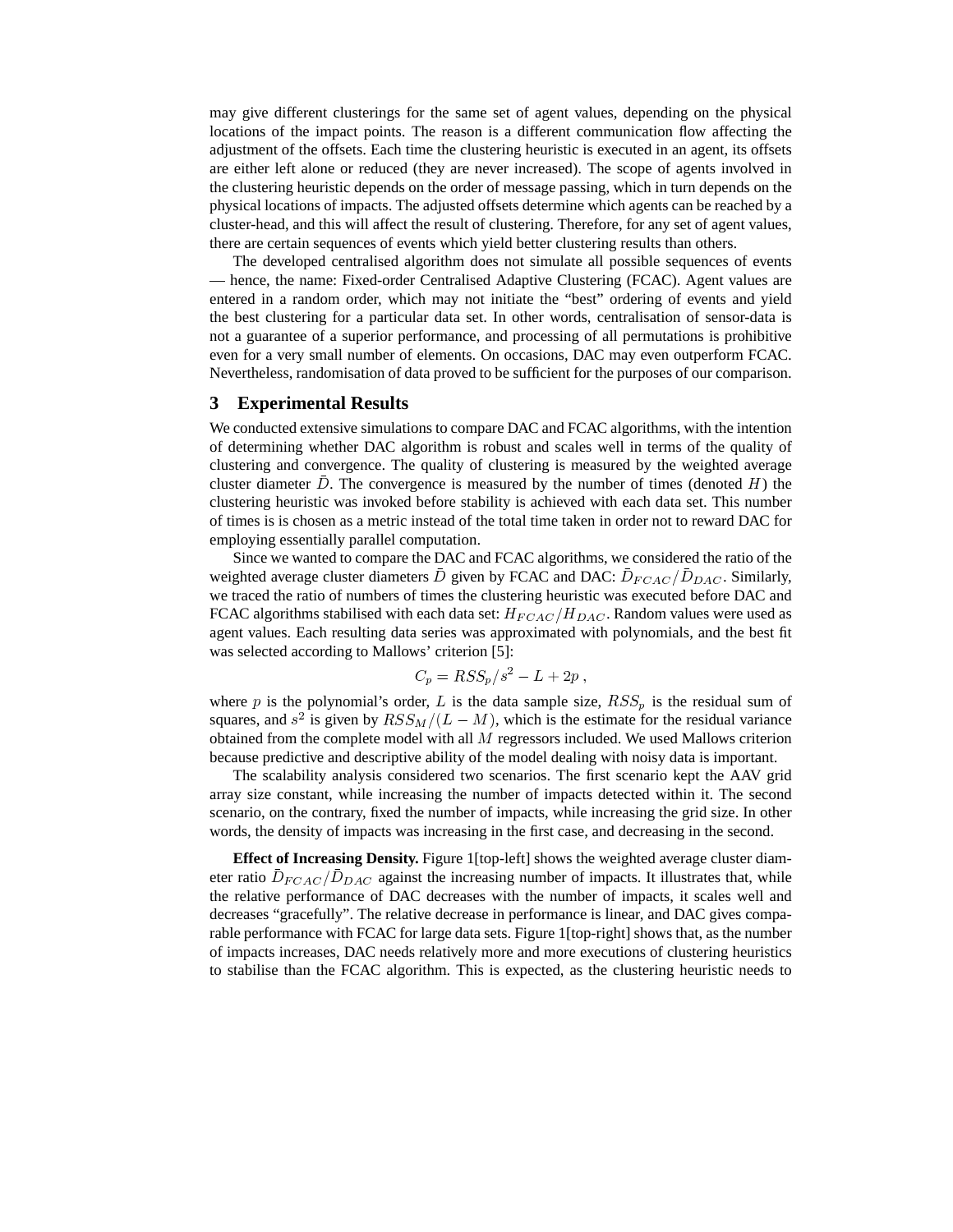

**Fig. 1.** Top-left: the quality ratio  $\bar{D}_{FCAC}/\bar{D}_{DAC}$  for increasing impact density. Top-right: the convergence ratio  $H_{FCAC}/H_{DAC}$ ; increasing density. Bottom-left: the quality ratio  $D_{FCAC}/D_{DAC}$ ; decreasing density. Bottom-right: the convergence ratio  $H_{FCAC}/H_{DAC}$ ; decreasing density.

be invoked in many different agents with limited information in the DAC algorithm. As the number of impacts increases, DAC takes relatively more computation and time before stabilising. However, the best fit (a 4-th order polynomial) indicates that DAC may in fact stop losing ground with respect to FCAC for even larger numbers of impacts. The reason is that larger data samples have more possible orderings and FCAC has a lesser chance to process the best one. At this stage it is unclear whether DAC will begin to outperform FCAC, but at least it does not perform worse than 4 times compared to the latter.

**Effect of Decreasing Density.** Figure 1[bottom-left] shows that an increase in the grid size has an interesting effect on the relative performance of the DAC algorithm. Not only the DAC algorithm scales very well with respect to the network array sizes, but it begins to outperform the FCAC algorithm when the array becomes larger. This is indicated by both the best fit (a 2-nd order polynomial) and the next best (linear) fit. Figure 1[bottom-right] shows that the relative convergence rate of DAC algorithm can be best approximated by a 3-rd order polynomial (again, the next best fit was linear). Both approximations indicate that, as the array becomes larger, the decentralised algorithm begin to outperform the centralised version.

The described experiments simulated impacts detected at the same time — to evaluate scalability with respect to array sizes and the number of impacts. Another factor is dynamics of the impact flux. To analyse robustness of the DAC algorithm in the face of a spatiotemporal impact flux, we developed scenarios where impacts appear periodically, with varying periods. For the FCAC algorithm, still all data were given at once since, in this case, periodic data insertion is not relevant. Again the ratio  $\bar{D}_{FCAC}/\bar{D}_{DAC}$  of weighted average cluster diameters was taken. It was observed that DAC is robust against the timing of impacts: the impact period does not affect the relative performance of the DAC algorithm. In other words, DAC is as good with dynamic data insertion as FCAC is with static (or dynamic) data insertion.